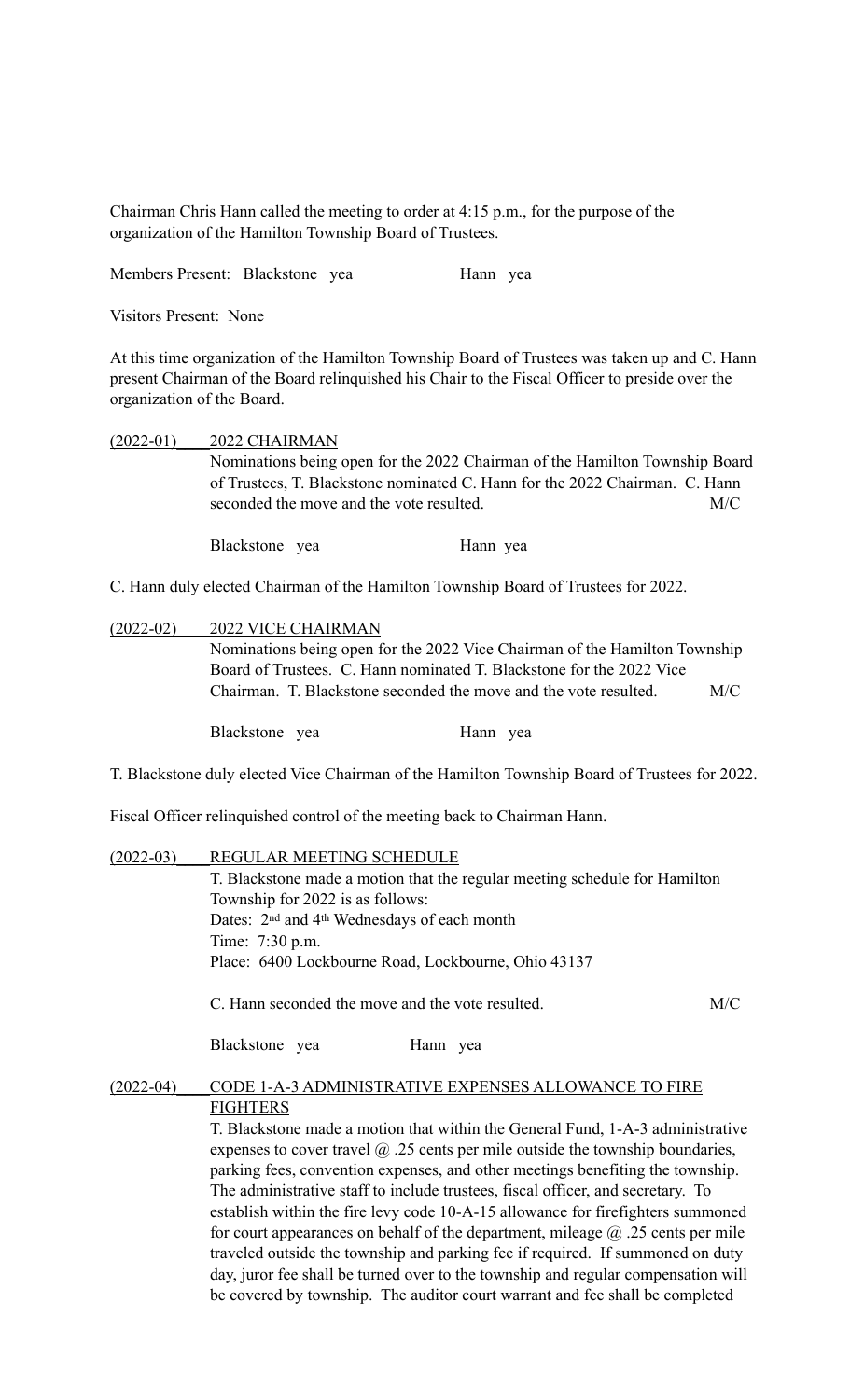and executed by the County Auditor and is cashed at the time, this to be returned to township fiscal officer. C. Hann seconded the move and the vote resulted. M/C

Blackstone yea Hann yeax